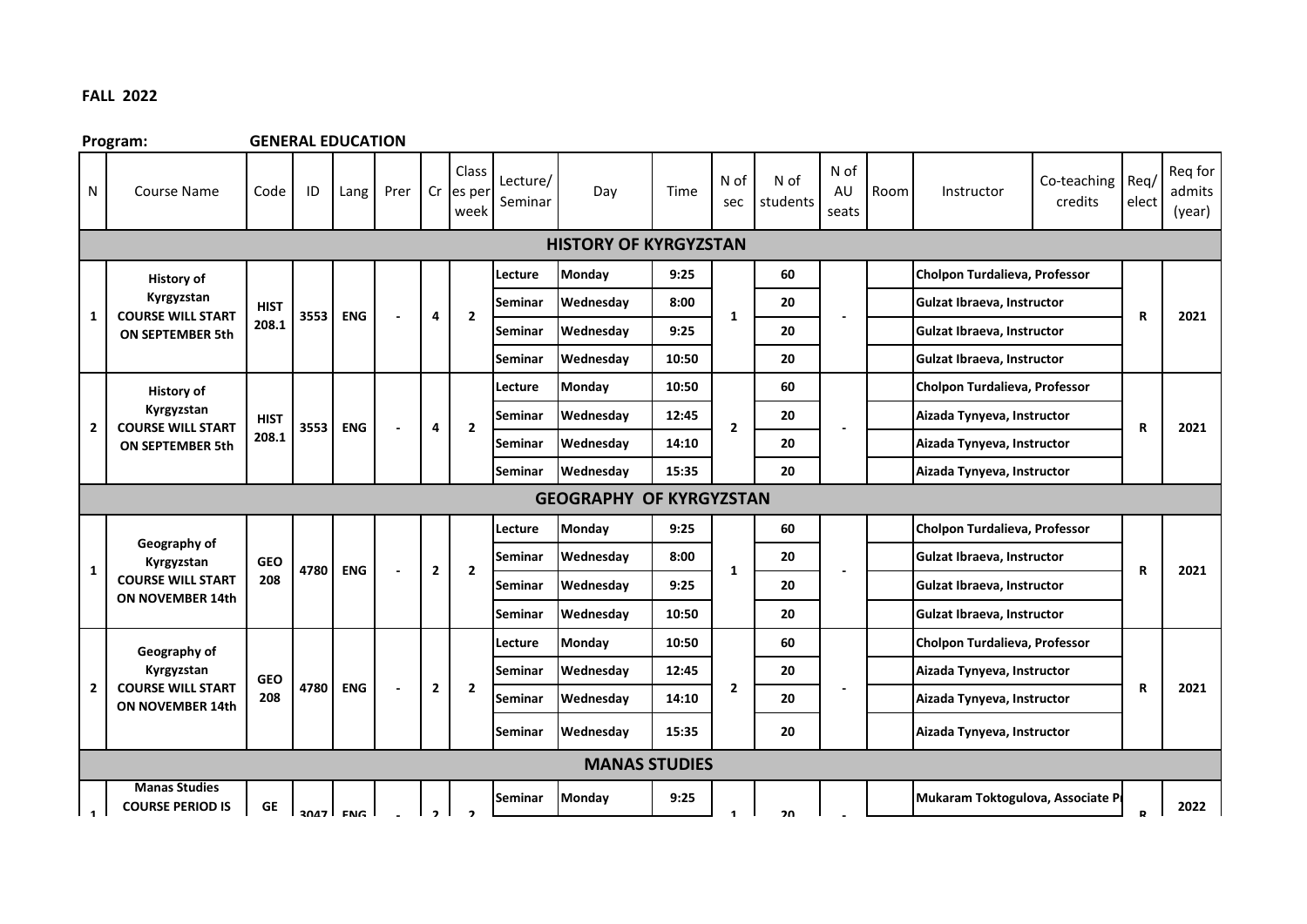|                         |                                                   |                  |      |            |                |                |                |                         |       |                         |    |                          |     |                                    | $\mathbf{u}$ |              |
|-------------------------|---------------------------------------------------|------------------|------|------------|----------------|----------------|----------------|-------------------------|-------|-------------------------|----|--------------------------|-----|------------------------------------|--------------|--------------|
|                         | <b>SEPTEMBER 5th -</b><br><b>OCTOBER 5th</b>      | 224              |      |            |                |                | <b>Seminar</b> | Wednesday               | 9:25  |                         | ΔU |                          |     | Mukaram Toktogulova, Associate P   |              | 2021         |
|                         | <b>Manas Studies</b>                              |                  |      |            |                |                |                |                         |       |                         |    |                          |     |                                    |              |              |
| $\overline{\mathbf{2}}$ | <b>COURSE PERIOD IS</b>                           | <b>GE</b>        | 3047 | <b>ENG</b> | 2              | $\mathbf{2}$   | Seminar        | Monday                  | 10:50 | $\overline{2}$          | 20 | $\overline{\phantom{0}}$ |     | Mukaram Toktogulova, Associate P   | $\mathbf R$  | 2022         |
|                         | <b>SEPTEMBER 5th -</b><br><b>OCTOBER 5th</b>      | 224              |      |            |                |                | <b>Seminar</b> | Wednesday               | 10:50 |                         |    |                          |     | Mukaram Toktogulova, Associate P   |              | 2021         |
|                         | <b>Manas Studies</b>                              |                  |      |            |                |                |                |                         |       |                         |    |                          |     |                                    |              |              |
|                         | <b>COURSE PERIOD IS</b>                           | <b>GE</b>        | 3047 | <b>ENG</b> |                | $\overline{2}$ | <b>Seminar</b> | <b>Monday</b>           | 12:45 | 3                       | 20 |                          |     | Mukaram Toktogulova, Associate P   |              | 2022         |
| 3                       | SEPTEMBER 5th -                                   | 224              |      |            | $\mathbf{2}$   |                | Seminar        | Wednesday               | 12:45 |                         |    | $\blacksquare$           |     | Mukaram Toktogulova, Associate P   | $\mathbf R$  | 2021         |
|                         | <b>OCTOBER 5th</b>                                |                  |      |            |                |                |                |                         |       |                         |    |                          |     |                                    |              |              |
|                         | <b>Manas Studies</b>                              |                  |      |            |                |                | <b>Seminar</b> | Monday                  | 14:10 |                         |    |                          |     | Mukaram Toktogulova, Associate P   |              |              |
| 4                       | <b>COURSE PERIOD IS</b><br><b>SEPTEMBER 5th -</b> | <b>GE</b><br>224 | 3047 | <b>ENG</b> | 2              | $\overline{2}$ |                |                         |       | 4                       | 20 | $\blacksquare$           |     |                                    | R            | 2022<br>2021 |
|                         | <b>OCTOBER 5th</b>                                |                  |      |            |                |                | <b>Seminar</b> | Wednesday               | 14:10 |                         |    |                          |     | Mukaram Toktogulova, Associate P   |              |              |
|                         | <b>Manas Studies</b>                              |                  |      |            |                |                |                | <b>Monday</b>           | 9:25  |                         |    |                          |     |                                    |              |              |
| 6                       | <b>COURSE PERIOD IS</b>                           | <b>GE</b>        | 3047 | <b>ENG</b> | $\mathbf{2}$   | $\mathbf{2}$   | <b>Seminar</b> |                         |       | 5                       | 20 |                          |     | Mukaram Toktogulova, Associate P   | $\mathsf{R}$ | 2022         |
|                         | <b>OCTOBER 5th-</b>                               | 224              |      |            |                |                | Seminar        | Wednesday               | 9:25  |                         |    |                          |     | Mukaram Toktogulova, Associate P   |              | 2021         |
|                         | <b>NOVEMBER 9th</b><br><b>Manas Studies</b>       |                  |      |            |                |                |                |                         |       |                         |    |                          |     |                                    |              |              |
|                         | <b>COURSE PERIOD IS</b>                           | <b>GE</b>        |      |            |                |                | Seminar        | <b>Monday</b>           | 10:50 |                         |    |                          |     | Mukaram Toktogulova, Associate P   |              | 2022         |
| 6                       | <b>OCTOBER 5th-</b>                               | 224              | 3047 | <b>ENG</b> | $\overline{2}$ | $\overline{2}$ |                |                         |       | 6                       | 20 |                          |     |                                    | $\mathbf R$  | 2021         |
|                         | <b>NOVEMBER 9th</b>                               |                  |      |            |                |                | Seminar        | Wednesday               | 10:50 |                         |    |                          |     | Mukaram Toktogulova, Associate P   |              |              |
|                         | <b>Manas Studies</b>                              |                  |      |            |                |                | Seminar        | Monday                  | 12:45 |                         |    |                          |     | Mukaram Toktogulova, Associate P   |              |              |
| 7                       | <b>COURSE PERIOD IS</b>                           | <b>GE</b>        | 3047 | <b>ENG</b> | 2              | $\overline{2}$ |                |                         |       | $\overline{ }$          | 20 |                          |     |                                    | $\mathbf R$  | 2022         |
|                         | <b>OCTOBER 5th-</b><br><b>NOVEMBER 9th</b>        | 224              |      |            |                |                | <b>Seminar</b> | Wednesday               | 12:45 |                         |    |                          |     | Mukaram Toktogulova, Associate P   |              | 2021         |
|                         | <b>Manas Studies</b>                              |                  |      |            |                |                |                |                         |       |                         |    |                          |     |                                    |              |              |
|                         | <b>COURSE PERIOD IS</b>                           | <b>GE</b>        |      |            |                |                | Seminar        | <b>Monday</b>           | 14:10 |                         |    |                          |     | Mukaram Toktogulova, Associate P   |              | 2022         |
| 8                       | <b>OCTOBER 5th-</b>                               | 224              | 3047 | <b>ENG</b> | 2              | $\mathbf{2}$   | Seminar        | Wednesday               | 14:10 | 8                       | 20 |                          |     | Mukaram Toktogulova, Associate P   | $\mathbf R$  | 2021         |
|                         | <b>NOVEMBER 9th</b>                               |                  |      |            |                |                |                |                         |       |                         |    |                          |     |                                    |              |              |
|                         |                                                   |                  |      |            |                |                |                | <b>COMPUTER SCIENCE</b> |       |                         |    |                          |     |                                    |              |              |
|                         |                                                   |                  |      |            |                |                | Seminar        | Monday                  | 15:35 | $\mathbf{1}$            | 18 | L.                       |     | Anguelina Popova, Associate Profes |              | 2022         |
|                         |                                                   | <b>COM</b>       |      |            |                |                | <b>Seminar</b> | Tuesday                 | 9:25  | $\mathbf{2}$            | 18 |                          |     | Anguelina Popova, Associate Profes | E            | 2021         |
| 1                       | <b>Digital Literacy</b>                           | 107.1            | 3262 | <b>ENG</b> | 3              | $\mathbf{1}$   | Seminar        | Wednesday               | 15:35 | $\overline{\mathbf{3}}$ | 18 | ä,                       |     | Anguelina Popova, Associate Profes |              | 2020         |
|                         |                                                   |                  |      |            |                |                | Seminar        | Friday                  | 15:35 | 4                       | 18 | $\overline{a}$           |     | Anguelina Popova, Associate Profes |              | 2019         |
|                         |                                                   |                  |      |            |                |                |                |                         |       |                         |    |                          |     |                                    |              | 2022         |
| $\overline{2}$          | Introduction to                                   | COM              | 3112 | <b>ENG</b> | 3              | $\overline{2}$ | Lab            | Thursday                | 12:45 |                         | 18 |                          | 233 | Kasiet Okenaeva, Instructor        | E            | 2021         |
|                         | computing                                         | 106              |      |            |                |                |                |                         |       |                         |    |                          |     |                                    |              | 2020         |
|                         |                                                   |                  |      |            |                |                |                |                         |       |                         |    |                          |     |                                    |              | 2019         |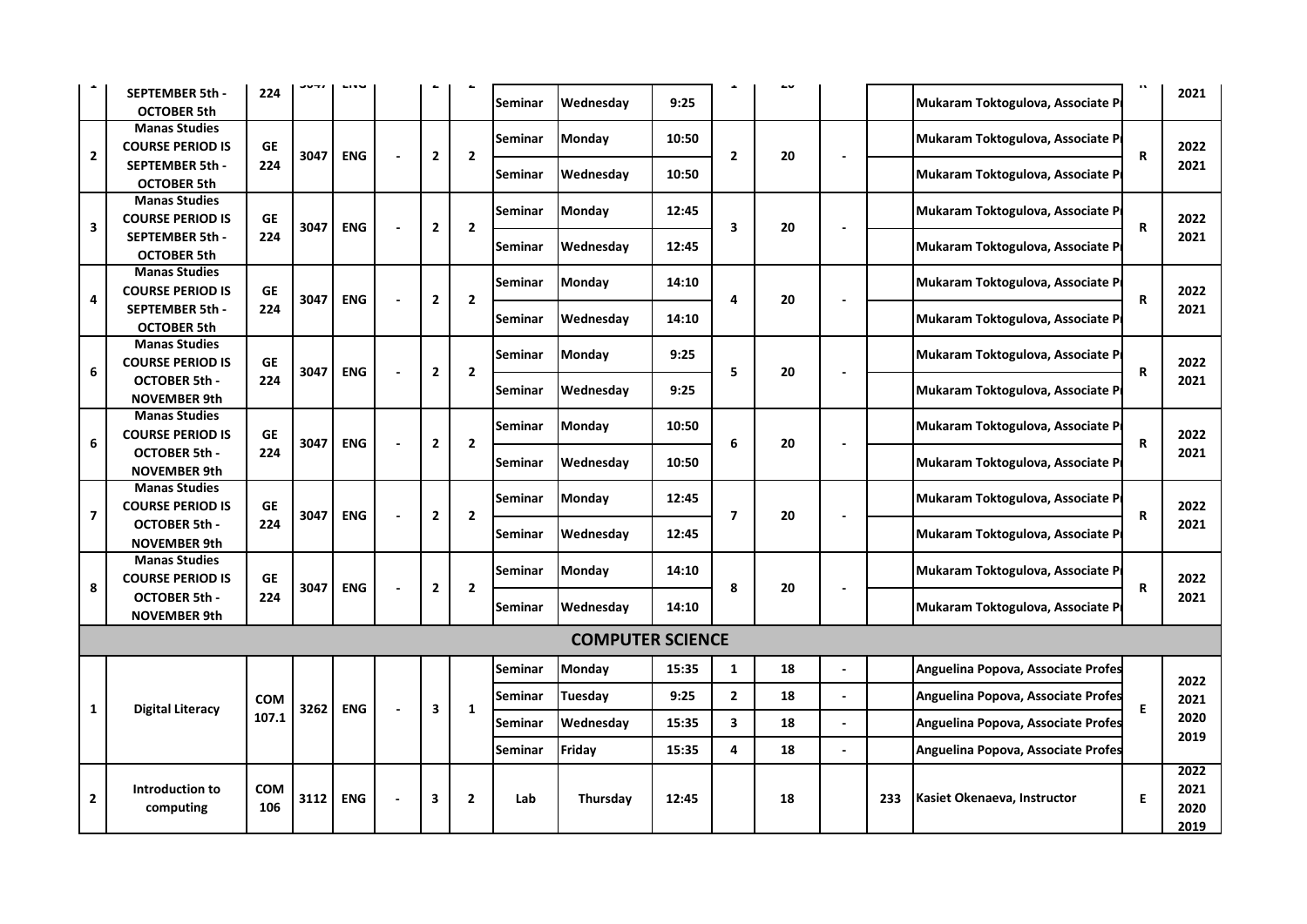|                |                                 |                     |      |            |                |   |                          |         | <b>NATURAL SCIENCE</b> |       |                |    |                                    |             |              |
|----------------|---------------------------------|---------------------|------|------------|----------------|---|--------------------------|---------|------------------------|-------|----------------|----|------------------------------------|-------------|--------------|
|                |                                 |                     |      |            |                |   |                          | Lecture | Monday                 | 12:45 |                | 60 | <b>Uzak Imanaliev, Professor</b>   |             | 2022         |
| 1              | <b>Concepts of</b>              | NTR/<br>LAS         | 3110 | <b>ENG</b> | $\blacksquare$ | 6 | $\overline{2}$           | Seminar | Wednesday              | 12:45 | $\mathbf{1}$   | 20 | Uzak Imanaliev, Professor          | $\mathbf R$ | 2021<br>2020 |
|                | <b>Modern Sciences</b>          | 100                 |      |            |                |   |                          | Seminar | Wednesday              | 14:10 |                | 20 | <b>Uzak Imanaliev, Professor</b>   |             | 2019         |
|                |                                 |                     |      |            |                |   |                          | Seminar | Wednesday              | 15:35 |                | 20 | <b>Uzak Imanaliev, Professor</b>   |             |              |
|                | <b>Physics. Paradoxes and</b>   | <b>NTR</b>          |      |            |                |   |                          | Seminar | Tuesday                | 14:10 |                |    | Uzak Imanaliev, Professor          |             | 2022<br>2021 |
| $\overline{2}$ | <b>Sophisms</b>                 | 100                 | 3888 | <b>ENG</b> |                | 6 | $\overline{2}$           | Seminar | Thursday               | 14:10 |                | 20 | Uzak Imanaliev, Professor          | $\mathbf R$ | 2020<br>2019 |
|                | <b>Sustainable Ecosystem</b>    | ESCS/               |      |            |                |   |                          | Seminar | Tuesdav                | 14:10 |                |    | Taalai Mambetov, Instructor        |             | 2022<br>2021 |
| 3              | <b>Development</b>              | <b>NTR</b><br>101   | 5674 | <b>ENG</b> |                | 6 | $\overline{2}$           | Seminar | Thursday               | 14:10 |                | 20 | Taalai Mambetov, Instructor        | $\mathbf R$ | 2020<br>2019 |
|                | <b>The Transition from</b>      | ESCS/               |      |            |                |   |                          | Seminar | Friday                 | 14:10 |                |    | Philippe Forêt, Professor          |             | 2022<br>2021 |
| 4              | Innovation to<br>Sustainability | <b>NTR</b><br>201   | 5673 | <b>ENG</b> |                | 6 | $\mathbf{2}$             | Seminar | Friday                 | 15:35 |                | 20 | Philippe Forêt, Professor          | $\mathbf R$ | 2020<br>2019 |
|                |                                 |                     |      |            |                |   |                          |         | <b>SOCIAL SCIENCE</b>  |       |                |    |                                    |             |              |
|                | <b>General Sociology (for</b>   | <b>SOC</b>          | 3223 | <b>ENG</b> |                | 6 | $\mathbf{2}$             | Lecture | Wednesday              | 12:45 | 1              | 20 | Aisuluu Namasbek kyzy, Assistant P | R           | 2022<br>2021 |
| 1              | non-sociologists)               | 104.1               |      |            |                |   |                          | Seminar | Friday                 | 12:45 |                |    | Aisuluu Namasbek kyzy, Assistant P |             | 2020<br>2019 |
| 2              | <b>General Sociology (for</b>   | <b>SOC</b><br>104.1 | 3223 | <b>ENG</b> |                | 6 | $\overline{2}$           | Lecture | Monday                 | 10:50 | $\overline{2}$ | 20 | Jarkyn Shadymanova, Associate Pro  | R           | 2022<br>2021 |
|                | non-sociologists)               |                     |      |            |                |   |                          | Seminar | Wednesday              | 10:50 |                |    | Jarkyn Shadymanova, Associate Pro  |             | 2020<br>2019 |
| 3              | Intro to Psychology             | <b>PSY</b>          | 2999 | <b>ENG</b> |                | 6 | $\overline{2}$           | Seminar | Monday                 | 12:45 | $\overline{2}$ | 24 | Cholpon Esenbekova, Instructor     | R           | 2022<br>2021 |
|                |                                 | 105.1               |      |            |                |   |                          | Seminar | Wednesday              | 12:45 |                |    | Cholpon Esenbekova, Instructor     |             | 2020<br>2019 |
| 4              | Intro to Psychology             | <b>PSY</b>          | 2999 | <b>ENG</b> |                | 6 | $\overline{2}$           | Seminar | <b>Monday</b>          | 14:10 | 3              | 24 | Cholpon Esenbekova, Instructor     | R           | 2022<br>2021 |
|                |                                 | 105.1               |      |            |                |   |                          | Seminar | Wednesday              | 14:10 |                |    | Cholpon Esenbekova, Instructor     |             | 2020<br>2019 |
| E.             | <b>Feminism and</b>             | <b>PSY</b>          |      | ERSE LENG  |                |   | $\overline{\phantom{a}}$ | Seminar | Friday                 | 15:35 |                | 12 | Mohira Suyarkulova, Associate Prof | R           | 2022<br>2021 |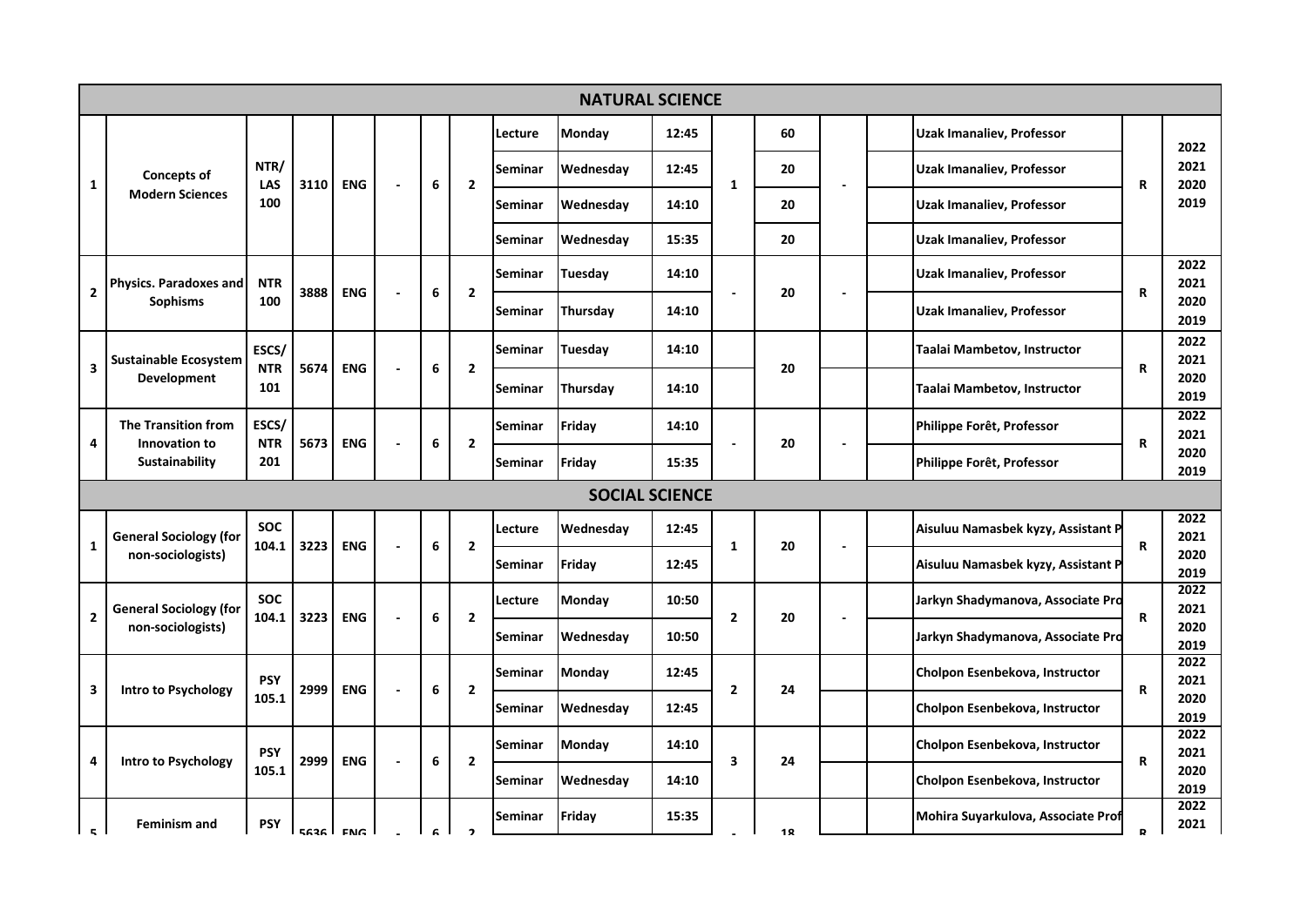| Psychology                                               | 294               |      |            |                          | $\mathbf{v}$   |                         | Seminar         | Friday                  | 17:00 |   | ᆂ  |                          |        | Mohira Suyarkulova, Associate Prof         | $\mathbf{u}$ | 2020<br>2019 |
|----------------------------------------------------------|-------------------|------|------------|--------------------------|----------------|-------------------------|-----------------|-------------------------|-------|---|----|--------------------------|--------|--------------------------------------------|--------------|--------------|
|                                                          |                   |      |            |                          |                |                         | Lecture         | Monday                  | 14:10 |   | 40 |                          |        | Jannat Kovalchuk, Assistant Profess        |              | 2022         |
| 6<br>Intro to Law                                        | Law<br>110        | 2934 | <b>ENG</b> | $\blacksquare$           | 6              | $\overline{\mathbf{2}}$ | Seminar         | Wednesday               | 12:45 |   | 20 |                          |        | Viktoriya Shutii, Instructor               | R            | 2021<br>2020 |
|                                                          |                   |      |            |                          |                |                         | Seminar         | Wednesday               | 14:10 |   | 20 |                          |        | Viktoriya Shutii, Instructor               |              | 2019         |
|                                                          |                   |      |            |                          |                |                         | Lecture         | Tuesday                 | 10:50 |   | 40 |                          |        | Shirin Tumenbaeva, Assistant Profe         |              | 2022         |
| Introduction to<br>7<br><b>Political Studies</b>         | 101               | 2939 | <b>ENG</b> | $\overline{\phantom{a}}$ | 6              | $\overline{2}$          | Seminar         | Thursday                | 10:50 | 1 | 20 |                          |        | Shirin Tumenbaeva, Assistant Profe         | R            | 2021<br>2020 |
|                                                          |                   |      |            |                          |                |                         | Seminar         | Thursday                | 12:45 |   | 20 |                          |        | Shirin Tumenbaeva, Assistant Profe         |              | 2019         |
|                                                          | LAS/              |      |            |                          |                |                         | Lecture         | Tuesday                 | 12:45 |   | 40 |                          |        | <b>Mehrigul Ablezova, Assistant Profes</b> |              | 2022         |
| <b>Globalization and</b><br>8<br><b>Social Scieneces</b> | SS                | 3314 | <b>ENG</b> | $\overline{\phantom{a}}$ | 6              | 2                       | Seminar         | Thursday                | 12:45 |   | 20 |                          |        | Asankozho Isaev, Instructor                | R            | 2021<br>2020 |
|                                                          | 102               |      |            |                          |                |                         | Seminar         | Thursday                | 14:10 |   | 20 |                          |        | Asankozho Isaev, Instructor                |              | 2019         |
|                                                          |                   |      |            |                          |                |                         |                 | <b>HUMANITIES / ART</b> |       |   |    |                          |        |                                            |              |              |
| Intercultural                                            | RU/               |      |            |                          |                |                         | Seminar         | Wednesday               | 9:25  |   |    |                          |        | Liubov Skreminskaia, Assistant Prof        |              | 2022<br>2021 |
| <b>Communication and</b><br>1<br><b>Business Culture</b> | <b>ART</b><br>260 | 3845 | <b>RUS</b> |                          | 6              | $\overline{2}$          | Seminar         | Friday                  | 9:25  | 1 | 18 |                          |        | Liubov Skreminskaia, Assistant Prof        | R            | 2020<br>2019 |
|                                                          | HUM               |      |            |                          |                |                         | Practice        | Wednesday               | 15:35 |   |    |                          |        | Eleonora Proyaeva, Assistant Profes        |              | 2022<br>2021 |
| 2<br><b>Russian Literature</b>                           | 295               | 5656 | <b>ENG</b> |                          | 6              | $\overline{2}$          | <b>Practice</b> | Friday                  | 15:35 |   | 18 | $\overline{\phantom{a}}$ |        | Eleonora Proyaeva, Assistant Profes        | R            | 2020<br>2019 |
| <b>Basics of Fine Arts 1</b>                             | ARP               |      |            |                          |                |                         | Practice        | Monday                  | 10:50 |   |    |                          |        | Inna Bogdanova, Instructor                 |              | 2022<br>2021 |
| 3<br>(Drawing)                                           | 127               | 3142 | <b>RUS</b> |                          | 4              | $\overline{2}$          | Practice        | Wednesday               | 10:50 |   | 15 |                          | $G-26$ | Inna Bogdanova, Instructor                 | R            | 2020<br>2019 |
| <b>Basics of Fine Arts 2</b>                             | <b>ARP</b>        |      |            |                          |                |                         | Practice        | Tuesday                 | 10:50 |   |    |                          |        | Inna Bogdanova, Instructor                 |              | 2022<br>2021 |
| 4<br>(Painting)                                          | 200.1             | 3143 | <b>RUS</b> |                          | 4              | $\overline{2}$          | Practice        | Thursday                | 10:50 |   | 15 |                          | $G-26$ | Inna Bogdanova, Instructor                 | R            | 2020<br>2019 |
|                                                          | <b>MUS</b>        | 3141 | <b>RUS</b> |                          | $\overline{2}$ | 1                       | <b>Practice</b> | Monday                  | 17:00 | 1 | 25 |                          | 440    | Zhanar Ablasova, Assistant Professo        |              | 2022         |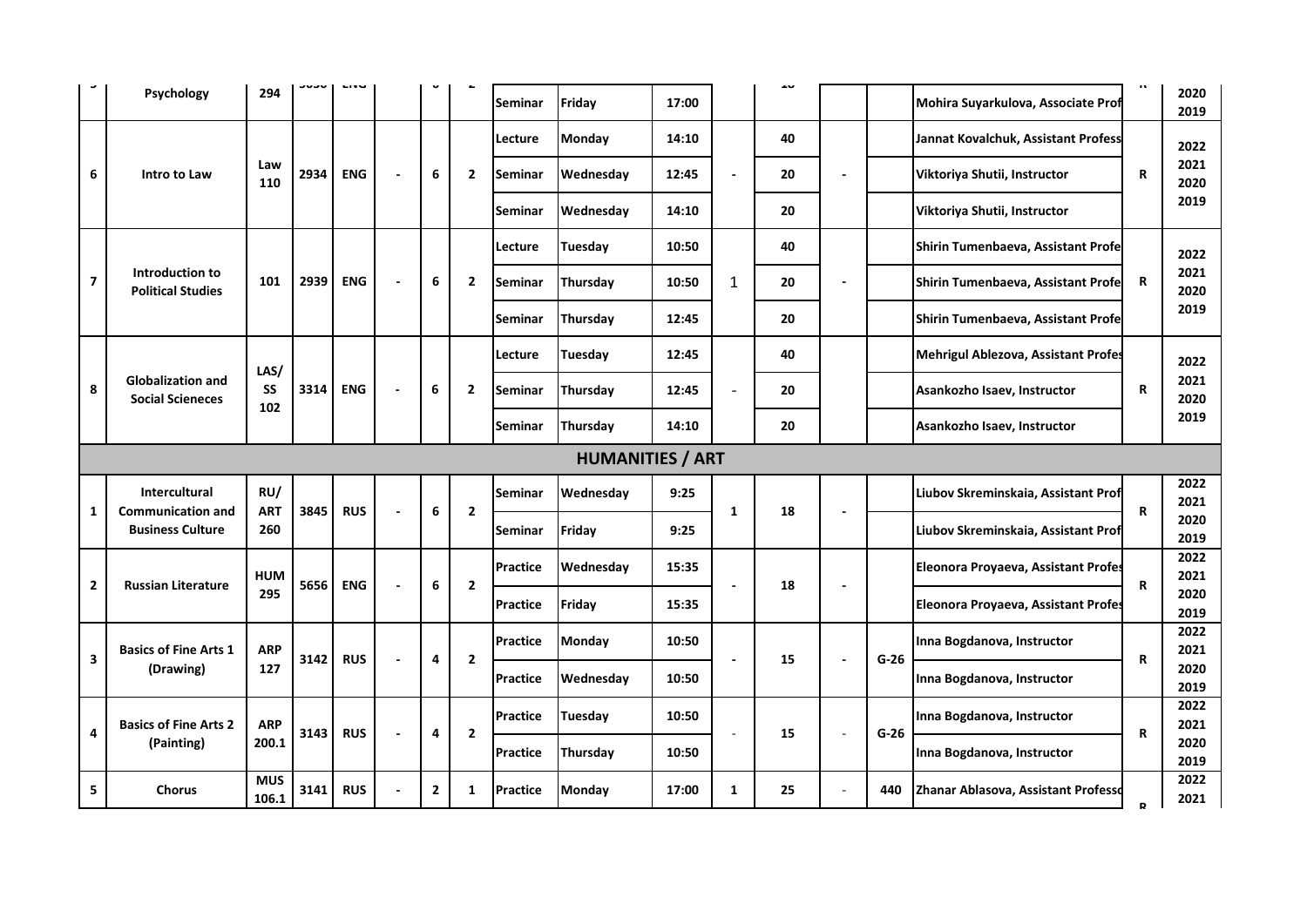| 6                       | <b>Chorus</b>               | <b>MUS</b><br>106.1 | 3141             | <b>RUS</b> |                          | $\mathbf{2}$ | 1                        | <b>Practice</b> | Tuesday                  | 17:00 | $\overline{2}$ | 25 | 440 | Zhanar Ablasova, Assistant Professo  | $\mathbf{u}$ | 2020<br>2019 |
|-------------------------|-----------------------------|---------------------|------------------|------------|--------------------------|--------------|--------------------------|-----------------|--------------------------|-------|----------------|----|-----|--------------------------------------|--------------|--------------|
|                         | Komuz 1                     | <b>MUS</b>          |                  |            |                          |              |                          | <b>Practice</b> | Wednesday                | 14:10 |                |    |     | <b>TBA</b>                           |              | 2022<br>2021 |
| $\overline{\mathbf{z}}$ |                             | 104.1               | 3148             | <b>RUS</b> |                          | 3            | $\mathbf{2}$             | Practice        | Friday                   | 14:10 |                | 15 |     | <b>TBA</b>                           | R            | 2020<br>2019 |
|                         | <b>Ensemble of</b>          | <b>MUS</b>          |                  |            |                          |              |                          | <b>Practice</b> | Wednesday                | 15:35 |                |    |     | <b>TBA</b>                           |              | 2022<br>2021 |
| 8                       | <b>Komuz-Players</b>        | 205.1               | 3133             | <b>RUS</b> | Instructor's<br>approval | 3            | $\mathbf{2}$             | <b>Practice</b> | Friday                   | 15:35 |                | 15 |     | TBA                                  | R            | 2020         |
|                         |                             |                     |                  |            |                          |              |                          |                 | <b>FOREIGN LANGUAGES</b> |       |                |    |     |                                      |              | 2019         |
|                         |                             |                     |                  |            |                          |              |                          |                 |                          |       |                |    |     |                                      |              |              |
|                         | Japanese                    | <b>JAP</b>          | 2957             | <b>JAP</b> |                          | 6            | $\overline{2}$           | Seminar         | Tuesday                  | 12:45 | 1              | 15 |     | Dinara Omorova, Assistant Professo   | E            | 2022<br>2021 |
| 1                       | for beginners 1             | 111.1               |                  |            |                          |              |                          | Seminar         | Thursdav                 | 12:45 |                |    |     | Dinara Omorova, Assistant Professo   |              | 2020<br>2019 |
|                         | Japanese                    | <b>JAP</b>          |                  |            |                          |              |                          | Seminar         | Tuesday                  | 14:10 |                |    |     | Dinara Omorova, Assistant Professo   |              | 2022<br>2021 |
| 2                       | for beginners 1             | 111.1               | 2957             | <b>JAP</b> |                          | 6            | $\mathbf{2}$             | Seminar         | Thursday                 | 14:10 | $\overline{2}$ | 15 |     | Dinara Omorova, Assistant Professo   | E.           | 2020<br>2019 |
|                         |                             |                     |                  |            |                          |              |                          | Lecture         | Tuesdav                  | 12:45 |                |    |     | Irina Babich, Assistant Professor    |              | 2022<br>2021 |
| 3                       | French<br>for Beginners     | ES<br>111           | 3590             | <b>FRN</b> |                          | 6            | $\mathbf{2}$             | Seminar         | Thursday                 | 12:45 | $\mathbf{1}$   | 15 |     | Irina Babich, Assistant Professor    | E.           | 2020         |
|                         |                             |                     |                  |            |                          |              |                          |                 |                          |       |                |    |     |                                      |              | 2019         |
| 4                       | French                      | ES                  | 3590             | <b>FRN</b> |                          | 6            | $\overline{2}$           | Lecture         | Monday                   | 12:45 | $\mathbf{2}$   | 15 |     | Irina Babich, Assistant Professor    | E            | 2022<br>2021 |
|                         | for Beginners               | 111                 |                  |            |                          |              |                          | Seminar         | Friday                   | 12:45 |                |    |     | Irina Babich, Assistant Professor    |              | 2020<br>2019 |
|                         | <b>French for</b>           | ES                  |                  |            |                          |              |                          | Lecture         | Tuesday                  | 14:10 |                |    |     | Irina Babich, Assistant Professor    |              | 2022<br>2021 |
| 5                       | <b>Intermediates</b>        | 219.1               | 3592             | <b>FRN</b> |                          | 6            | $\mathbf{2}$             | <b>Seminar</b>  | Thursday                 | 14:10 |                | 15 |     | Irina Babich, Assistant Professor    | E.           | 2020<br>2019 |
|                         |                             | ES                  |                  |            |                          |              |                          | Lecture         | Tuesday                  | 12:45 |                |    |     | Diana Arykbaeva, Assistant Profess   |              | 2022<br>2021 |
| 6                       | <b>German for Beginners</b> | 110                 | 3585 <b>IGER</b> |            |                          | 6            | $\mathbf{2}$             | Seminar         | Thursday                 | 12:45 | 1              | 15 |     | Diana Arykbaeva, Assistant Profess   | E            | 2020<br>2019 |
|                         |                             | ES                  |                  |            |                          |              |                          | Lecture         | Monday                   | 12:45 |                |    |     | Gulshair Derbishalieva, Assistant Pr |              | 2022<br>2021 |
| 7                       | <b>German for Beginners</b> | 110                 | 3585 GER         |            |                          | 6            | $\overline{2}$           | Seminar         | Friday                   | 12:45 | $\overline{2}$ | 15 |     | Gulshair Derbishalieva, Assistant Pr | E            | 2020<br>2019 |
|                         | German for                  | ES                  |                  |            |                          |              |                          | Lecture         | Tuesday                  | 14:10 |                |    |     | Diana Arykbaeva, Assistant Profess   |              | 2022<br>2021 |
| $\mathbf{Q}$            |                             |                     |                  | סום לפאג   |                          | ĥ.           | $\overline{\phantom{a}}$ |                 |                          |       |                | 15 |     |                                      | F.           |              |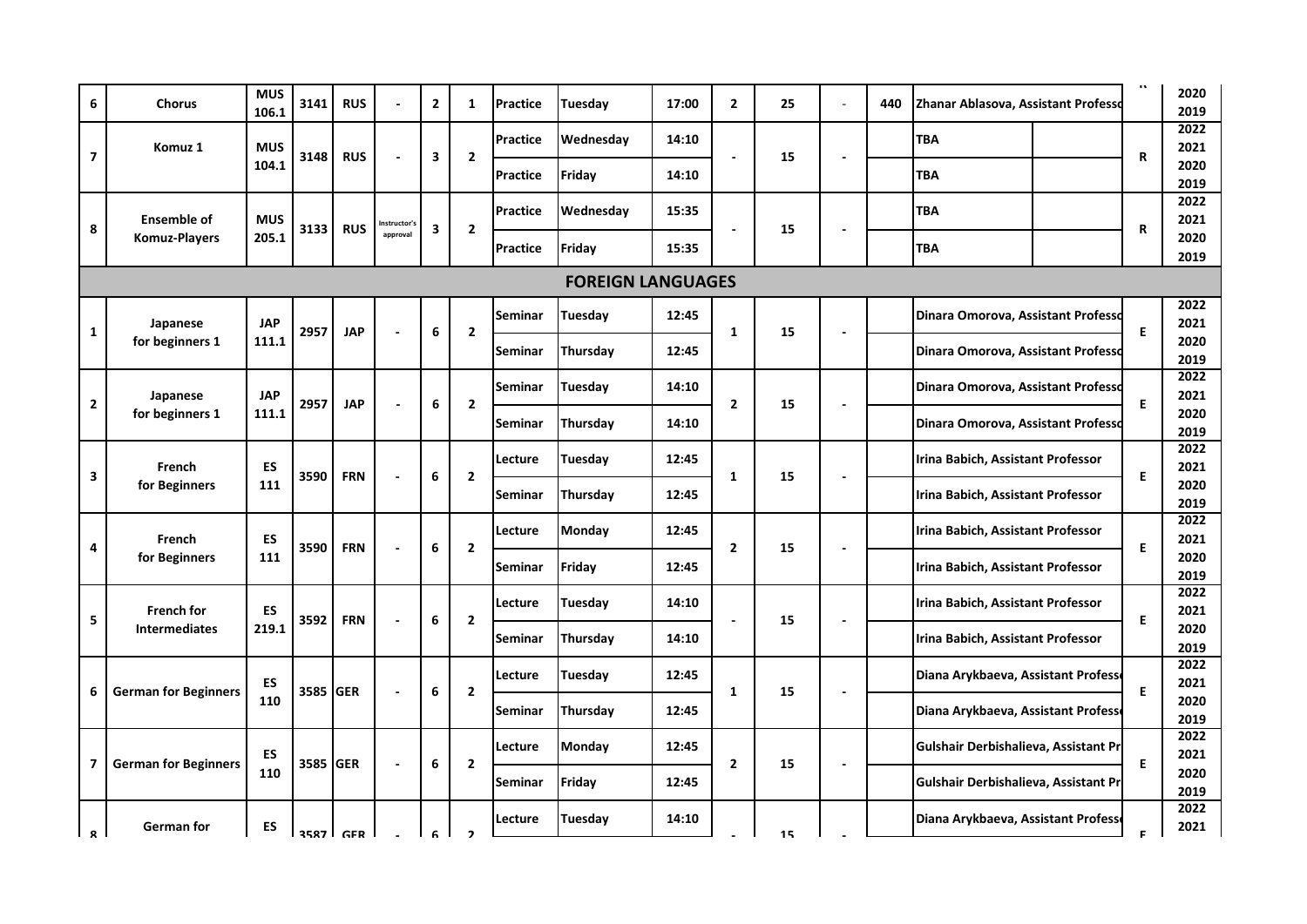|                         | <b>Intermediates</b> | 210.1      |      |            |                |             |                | Seminar         | Thursday       | 14:10         |                | ف بال |                          |       | Diana Arykbaeva, Assistant Profess         | ч | 2020<br>2019 |
|-------------------------|----------------------|------------|------|------------|----------------|-------------|----------------|-----------------|----------------|---------------|----------------|-------|--------------------------|-------|--------------------------------------------|---|--------------|
| 9                       | Spanish for          | ES<br>110  | 3595 | <b>SPA</b> |                | 6           | $\overline{2}$ | Lecture         | Tuesday        | 12:45         | 1              | 15    | $\blacksquare$           |       | Guillermo Bravo, Assistant Professo        | E | 2022<br>2021 |
|                         | <b>Beginners</b>     |            |      |            |                |             |                | <b>Seminar</b>  | Thursday       | 12:45         |                |       |                          |       | Guillermo Bravo, Assistant Professo        |   | 2020<br>2019 |
|                         | <b>Spanish for</b>   | ES<br>110  | 3595 | <b>SPA</b> |                | 6           | $\overline{2}$ | Lecture         | <b>Monday</b>  | 12:45         | $\overline{2}$ | 15    |                          |       | Svetlana Sultanova, Assistant Profe.       | E | 2022<br>2021 |
| 10                      | <b>Beginners</b>     |            |      |            |                |             |                | Seminar         | Friday         | 12:45         |                |       | $\blacksquare$           |       | Svetlana Sultanova, Assistant Profes       |   | 2020<br>2019 |
|                         | Spanish for          | ES         |      |            |                |             |                | Lecture         | Tuesday        | 14:10         |                |       |                          |       | Guillermo Bravo, Assistant Professo        |   | 2022<br>2021 |
| 11                      | <b>Intermediates</b> | 220.1      | 3597 | <b>SPA</b> |                | 6           | $\overline{2}$ | Seminar         | Thursday       | 14:10         | 1              | 15    |                          |       | <b>Guillermo Bravo, Assistant Professo</b> | E | 2020<br>2019 |
|                         |                      |            |      |            |                |             |                |                 |                | <b>SPORTS</b> |                |       |                          |       |                                            |   |              |
|                         |                      | <b>SPO</b> |      | RUS/       |                |             |                | <b>Practice</b> | Tuesday        | 9:25          |                |       |                          |       | Aleksandr Zaitsev, Instructor              | R | 2022<br>2021 |
| 1                       | <b>Basketball</b>    | 113        | 3771 | <b>ENG</b> | $\overline{a}$ | $\mathbf 0$ | $\overline{2}$ | <b>Practice</b> | Thursday       | 9:25          | $\mathbf{1}$   | 20    | $\blacksquare$           | GYM-3 | Aleksandr Zaitsev, Instructor              | R | 2020<br>2019 |
|                         |                      | <b>SPO</b> |      | RUS/       |                |             |                | <b>Practice</b> | <b>Tuesday</b> | 10:50         |                |       |                          |       | Aleksandr Zaitsev, Instructor              | R | 2022<br>2021 |
| $\overline{\mathbf{2}}$ | <b>Basketball</b>    | 113        | 3771 | <b>ENG</b> |                | $\mathbf 0$ | $\overline{2}$ | Practice        | Thursday       | 10:50         | $\overline{2}$ | 20    | $\blacksquare$           | GYM-3 | Aleksandr Zaitsev, Instructor              | R | 2020<br>2019 |
|                         |                      | <b>SPO</b> |      | RUS/       |                |             |                | <b>Practice</b> | <b>Monday</b>  | 10:50         |                |       |                          |       | Nataliia Faizullina, Instructor            | R | 2022<br>2021 |
| 3                       | Volleyball           | 120        | 3772 | <b>ENG</b> |                | $\mathbf 0$ | $\overline{2}$ | Practice        | Wednesday      | 10:50         | 1              | 20    |                          | GYM-3 | Nataliia Faizullina, Instructor            | R | 2020<br>2019 |
|                         |                      | <b>SPO</b> | 3772 | RUS/       |                | $\mathbf 0$ | $\overline{2}$ | Practice        | Monday         | 12:45         | $\overline{2}$ | 20    |                          | GYM-3 | Nataliia Faizullina, Instructor            | R | 2022<br>2021 |
| Δ                       | Volleyball           | 120        |      | <b>ENG</b> |                |             |                | Practice        | Wednesday      | 12:45         |                |       | $\blacksquare$           |       | Nataliia Faizullina, Instructor            | R | 2020<br>2019 |
|                         |                      | <b>SPO</b> | 3772 | RUS/       |                | $\mathbf 0$ | $\overline{2}$ | Practice        | <b>Monday</b>  | 14:10         | 3              | 20    |                          | GYM-3 | Nataliia Faizullina, Instructor            | R | 2022<br>2021 |
| 5                       | Volleyball           | 120        |      | <b>ENG</b> |                |             |                | <b>Practice</b> | Wednesday      | 14:10         |                |       |                          |       | Nataliia Faizullina, Instructor            | R | 2020<br>2019 |
|                         | <b>Football</b>      | <b>SPO</b> | 3773 | RUS/       |                | $\mathbf 0$ | $\overline{2}$ | <b>Practice</b> | <b>Tuesday</b> | 12:45         | 1              | 20    |                          | GYM-3 | Meklis Koshaliev, Instructor               | R | 2022<br>2021 |
| 6                       |                      | 116        |      | <b>ENG</b> |                |             |                | <b>Practice</b> | Thursday       | 12:45         |                |       | $\overline{\phantom{a}}$ |       | <b>Meklis Koshaliev, Instructor</b>        | R | 2020<br>2019 |
|                         |                      |            |      |            |                |             |                |                 |                |               |                |       |                          |       |                                            |   |              |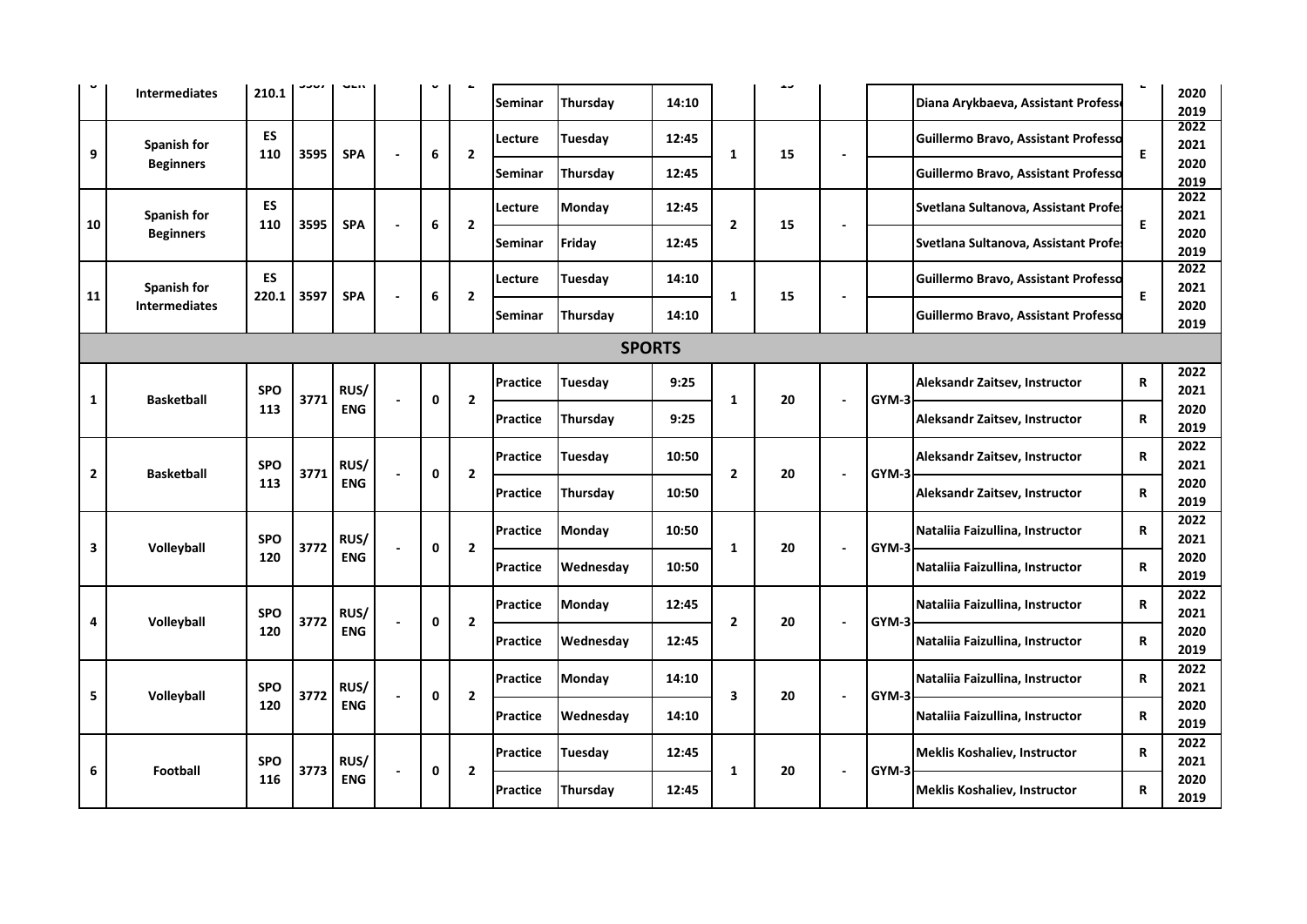| 7  | <b>Football</b>         | <b>SPO</b> | 3773 | RUS/       | 0 | $\overline{2}$ | <b>Practice</b> | Tuesdav       | 14:10 | $\overline{2}$ | 20 | $\blacksquare$ | GYM-3  | <b>Meklis Koshaliev, Instructor</b> | R           | 2022<br>2021 |
|----|-------------------------|------------|------|------------|---|----------------|-----------------|---------------|-------|----------------|----|----------------|--------|-------------------------------------|-------------|--------------|
|    |                         | 116        |      | <b>ENG</b> |   |                | <b>Practice</b> | Thursday      | 14:10 |                |    |                |        | <b>Meklis Koshaliev, Instructor</b> | R           | 2020<br>2019 |
| 8  | <b>Football</b>         | <b>SPO</b> | 3773 | RUS/       | 0 | $\mathbf{2}$   | <b>Practice</b> | Tuesday       | 15:35 | 3              | 20 | ÷,             | GYM-3  | <b>Meklis Koshaliev, Instructor</b> | R           | 2022<br>2021 |
|    |                         | 116        |      | <b>ENG</b> |   |                | <b>Practice</b> | Thursdav      | 15:35 |                |    |                |        | <b>Meklis Koshaliev, Instructor</b> | R           | 2020<br>2019 |
| 9  | <b>Bodybuilding</b>     | <b>SPO</b> | 3104 | RUS/       | 0 | $\overline{2}$ | <b>Practice</b> | Tuesday       | 12:45 | $\mathbf{1}$   | 15 | $\sim$         | $C-20$ | Aleksandr Zaitsev, Instructor       | R           | 2022<br>2021 |
|    |                         | 101.1      |      | <b>ENG</b> |   |                | Practice        | Thursday      | 12:45 |                |    |                |        | Aleksandr Zaitsev, Instructor       | R           | 2020<br>2019 |
| 10 | <b>Bodybuilding</b>     | <b>SPO</b> | 3104 | RUS/       | 0 | $\mathbf{2}$   | <b>Practice</b> | <b>Monday</b> | 14:10 | $\overline{2}$ | 15 | ä,             | $C-20$ | Aleksandr Zaitsev, Instructor       | R           | 2022<br>2021 |
|    |                         | 101.1      |      | <b>ENG</b> |   |                | <b>Practice</b> | Wednesday     | 14:10 |                |    |                |        | Aleksandr Zaitsev, Instructor       | R           | 2020<br>2019 |
| 11 | <b>General Physical</b> | <b>SPO</b> | 5131 | RUS/       | 0 | $\mathbf{2}$   | <b>Practice</b> | Tuesday       | 9:25  | 1              | 12 | $\sim$         | $C-20$ | Nataliia Faizullina, Instructor     | R           | 2022<br>2021 |
|    | <b>Training</b>         | 105        |      | <b>ENG</b> |   |                | Practice        | Thursday      | 9:25  |                |    |                |        | Nataliia Faizullina, Instructor     | R           | 2020<br>2019 |
| 12 | <b>General Physical</b> | <b>SPO</b> | 5131 | RUS/       | 0 | $\overline{2}$ | <b>Practice</b> | Tuesday       | 10:50 | $\overline{2}$ | 12 | ÷,             | $C-20$ | Nataliia Faizullina, Instructor     | R           | 2022<br>2021 |
|    | <b>Training</b>         | 105        |      | <b>ENG</b> |   |                | <b>Practice</b> | Thursday      | 10:50 |                |    |                |        | Nataliia Faizullina, Instructor     | $\mathbf R$ | 2020<br>2019 |
| 13 | <b>Fitness</b>          | <b>SPO</b> | 3775 | RUS/       | 0 | $\overline{2}$ | <b>Practice</b> | <b>Monday</b> | 12:45 | $\mathbf{1}$   | 12 | ÷,             | $C-20$ | Nataliia Volkova, Instructor        | R           | 2022<br>2021 |
|    |                         | 130        |      | <b>ENG</b> |   |                | <b>Practice</b> | Wednesday     | 12:45 |                |    |                |        | Nataliia Volkova, Instructor        | R           | 2020<br>2019 |
| 14 | <b>Fitness</b>          | <b>SPO</b> | 3775 | RUS/       | 0 | $\mathbf{2}$   | Practice        | Tuesday       | 12:45 | $\mathbf{2}$   | 15 | ÷,             | $C-21$ | Nataliia Volkova, Instructor        | R           | 2022<br>2021 |
|    |                         | 130        |      | <b>ENG</b> |   |                | <b>Practice</b> | Thursday      | 12:45 |                |    |                |        | Nataliia Volkova, Instructor        | R           | 2020<br>2019 |
| 15 | <b>Fitness</b>          | <b>SPO</b> | 3775 | RUS/       | 0 | $\overline{2}$ | <b>Practice</b> | Tuesday       | 14:10 | 3              | 12 | $\blacksquare$ | $C-20$ | Nataliia Volkova, Instructor        | R           | 2022<br>2021 |
|    |                         | 130        |      | <b>ENG</b> |   |                | <b>Practice</b> | Thursday      | 14:10 |                |    |                |        | Nataliia Volkova, Instructor        | R           | 2020<br>2019 |
| 16 | Shape-mix               | <b>SPO</b> | 4350 | RUS/       | 0 | $\mathbf{2}$   | <b>Practice</b> | Monday        | 10:50 | $\mathbf{1}$   | 15 | $\sim$         | $C-21$ | Nataliia Volkova, Instructor        | R           | 2022<br>2021 |
|    |                         | 155        |      | <b>ENG</b> |   |                | Practice        | Wednesday     | 10:50 |                |    |                |        | Nataliia Volkova, Instructor        | R           | 2020<br>2019 |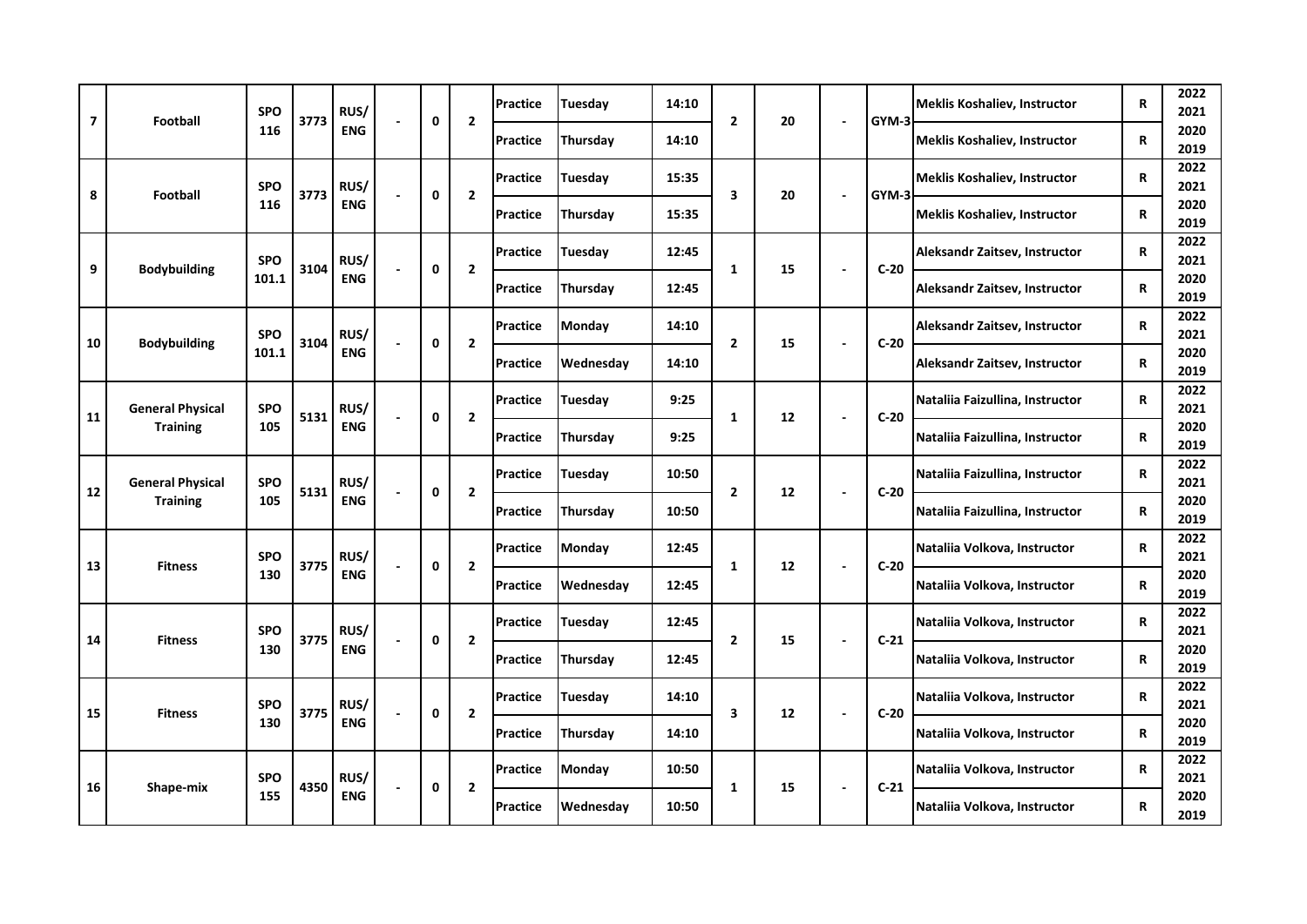| 17 | Shape-mix             | <b>SPO</b> | 4350 | RUS/       | $\mathbf 0$ | $\overline{2}$ | Practice        | Tuesday       | 10:50 | $\overline{2}$ | 15 | $\blacksquare$           | $C-21$ | Nataliia Volkova, Instructor      | R           | 2022<br>2021 |
|----|-----------------------|------------|------|------------|-------------|----------------|-----------------|---------------|-------|----------------|----|--------------------------|--------|-----------------------------------|-------------|--------------|
|    |                       | 155        |      | <b>ENG</b> |             |                | Practice        | Thursday      | 10:50 |                |    |                          |        | Nataliia Volkova, Instructor      | R           | 2020<br>2019 |
| 18 | Dancing               | <b>SPO</b> | 3767 | RUS/       | $\mathbf 0$ | $\overline{2}$ | Practice        | Wednesday     | 12:45 | $\mathbf{1}$   | 15 | $\blacksquare$           | $C-21$ | Snezhana Brizhan, Instructor      | R           | 2022<br>2021 |
|    |                       | 150        |      | <b>ENG</b> |             |                | <b>Practice</b> | Friday        | 12:45 |                |    |                          |        | Snezhana Brizhan, Instructor      | $\mathbf R$ | 2020<br>2019 |
| 19 | <b>Dancing</b>        | <b>SPO</b> | 3767 | RUS/       | 0           | $\overline{2}$ | Practice        | Wednesday     | 14:10 | $\overline{2}$ | 15 | ÷,                       | $C-21$ | Snezhana Brizhan, Instructor      | R           | 2022<br>2021 |
|    |                       | 150        |      | ENG        |             |                | Practice        | Friday        | 14:10 |                |    |                          |        | Snezhana Brizhan, Instructor      | R           | 2020<br>2019 |
| 20 | Cheerleading          | <b>SPO</b> | 5132 | RUS/       | 0           | $\mathbf{2}$   | Practice        | Tuesdav       | 14:10 | 1              | 15 | ÷,                       | $C-21$ | Snezhana Brizhan, Instructor      | R           | 2022<br>2021 |
|    |                       | 106        |      | <b>ENG</b> |             |                | <b>Practice</b> | Thursday      | 14:10 |                |    |                          |        | Snezhana Brizhan, Instructor      | R           | 2020<br>2019 |
| 21 | Cheerleading          | <b>SPO</b> | 5132 | RUS/       | 0           | $\mathbf{2}$   | Practice        | Tuesday       | 15:35 | $\mathbf{2}$   | 15 | $\overline{\phantom{a}}$ |        | Snezhana Brizhan, Instructor      | R           | 2022<br>2021 |
|    |                       | 106        |      | <b>ENG</b> |             |                | Practice        | Thursday      | 15:35 |                |    |                          |        | Snezhana Brizhan, Instructor      | R           | 2020<br>2019 |
| 22 | <b>CrossFit</b>       | <b>SPO</b> | 3766 | RUS/       | 0           | $\mathbf{2}$   | Practice        | Monday        | 17:00 |                | 12 | $\overline{\phantom{a}}$ | $C-20$ | <b>Sergey Faustov, Instructor</b> | R           | 2022<br>2021 |
|    |                       | 100        |      | <b>ENG</b> |             |                | Practice        | Wednesday     | 17:00 |                |    |                          |        | <b>Sergey Faustov, Instructor</b> | R           | 2020<br>2019 |
| 23 | <b>Fitness Boxing</b> | <b>SPO</b> | 3768 | RUS/       | $\mathbf 0$ | $\overline{2}$ | Practice        | <b>Monday</b> | 15:35 |                | 12 | $\blacksquare$           | $C-20$ | <b>Sergey Faustov, Instructor</b> | R           | 2022<br>2021 |
|    |                       | 140        |      | <b>ENG</b> |             |                | Practice        | Wednesday     | 15:35 |                |    |                          |        | <b>Sergey Faustov, Instructor</b> | R           | 2020<br>2019 |
| 24 | <b>Taekwondo</b>      | <b>SPO</b> | 3765 | RUS/       | $\mathbf 0$ | $\overline{2}$ | <b>Practice</b> | Monday        | 9:25  |                | 12 | $\blacksquare$           | $C-21$ | <b>Sergey Faustov, Instructor</b> | R           | 2022<br>2021 |
|    |                       | 112        |      | <b>ENG</b> |             |                | <b>Practice</b> | Wednesday     | 9:25  |                |    |                          |        | <b>Sergey Faustov, Instructor</b> | R           | 2020<br>2019 |
| 25 | <b>Chess</b>          | <b>SPO</b> | 3551 | RUS/       | $\mathbf 0$ | $\overline{2}$ | Practice        | Tuesday       | 15:35 |                | 20 | ÷,                       | $C-01$ | Taalaibek Imanaliev, Professor    | R           | 2022<br>2021 |
|    |                       | 115.1      |      | <b>ENG</b> |             |                | Practice        | Thursday      | 15:35 |                |    |                          |        | Taalaibek Imanaliev, Professor    | R           | 2020<br>2019 |
| 26 | Yoga                  | <b>SPO</b> | 3106 | RUS/       | 0           | $\overline{2}$ | Practice        | Monday        | 15:35 | $\mathbf{1}$   | 15 | $\overline{\phantom{a}}$ | $C-21$ | Nadine Kubanychbek, Instructor    | R           | 2022<br>2021 |
|    |                       | 111.1      |      | ENG        |             |                | Practice        | Wednesday     | 17:00 |                |    |                          |        | Nadine Kubanychbek, Instructor    | $\mathbf R$ | 2020<br>2019 |